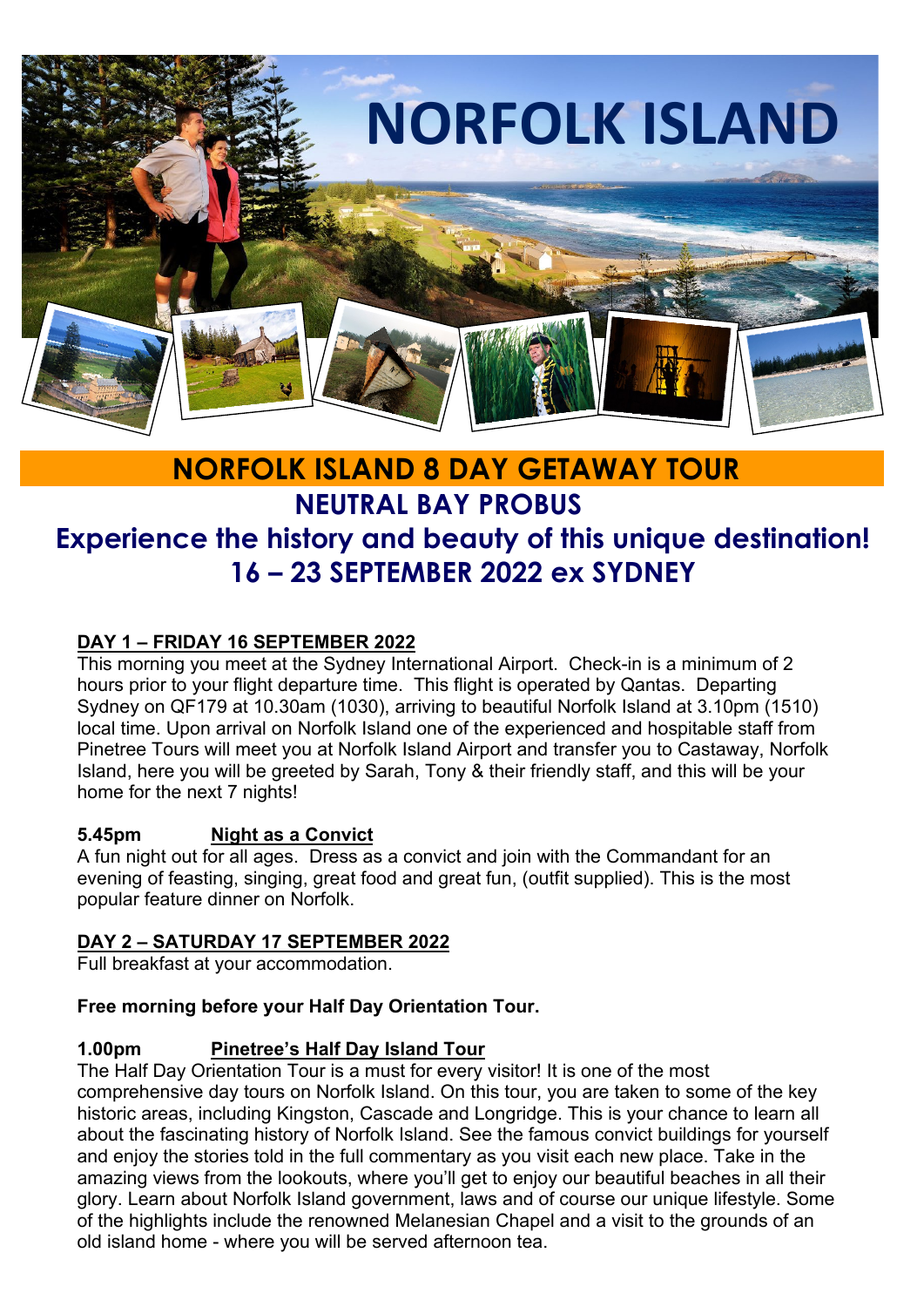### **5.45pm Bounty Lodge Restaurant**

This evening we dine at Bounty Lodge Restaurant for a two-course dinner, before our evening activity.

#### **7.15pm Wonderland by Night**

This tour is one of our favourite activities on Norfolk Island and is always a hit. Wonderland by Night celebrates the colourful history of Norfolk Island and how the past has shaped our identity. The setting is 10 acres of magical Norfolk Pines, which are lit up like a magical

enchanted forest. Meander along (or ride in the 'moon buggy') through a gentle winding path with a descendant of the Bounty Mutineers, as they recite poems and light up the dioramas, while sharing entertaining stories. Enjoy supper at the end of the bush, before being transferred back to your accommodation.

#### **DAY 3 – SUNDAY 18 SEPTEMBER 2022**

Full breakfast at your accommodation.

This morning you may wish to take a stroll down to the local Markets at Rawson's Hall, to see all the local crafts and produce on offer.

#### **1.00pm Convict Settlement Tour**

Join Pinetree Tours on this 'in depth' tour of the historic Georgian settlement of Kingston. Walk through the cemetery and hear the history of interesting convict & colonial headstones, hear stories of the houses along Quality Row. Walk through the ruins of the New Gaol, see the Pier Store, Boat Shed & the Crank Mill.

#### **6.30pm Dinner at South Pacific Resort Hotel**

Tonight, we enjoy a two-course dinner at the South Pacific Resort Hotel restaurant.

#### **DAY 4 – MONDAY 19 SEPTEMBER 2022**

Full breakfast at your accommodation.

#### **10.00am Cyclorama**

An outstanding attraction & Tourism Awards winner, this stunning 360° panoramic painting has been impressing visitors with its 'wow' factor for over 10 years. It brings to life the Bounty mutiny & the history of the Norfolk Island people.

#### **6.00pm Progressive Dinner**

Enjoy a 3-course meal progressing to different Norfolk Island family homes. A fun night, and a great way to meet the local people, and sample some of the island dishes. **(White wine and juice is available- feel free to BYO other drinks)**

#### **DAY 5 – TUESDAY 20 SEPTEMBER 2022**

Full breakfast at your accommodation.

#### **10.30am Christian's Glaas Bohtom Boets (Glass bottom boat)**

From the cheese tour, you will be transferred to Emily Bay where Donald will share his knowledge of Norfolk's unique marine life. Once you've 'walked the plank' with this 'Mutineer Descendants' it takes 60 seconds (yes one minute!) to be at the reef. View beautiful coral gardens & tropical fish inside the calm crystal waters of Norfolk's lagoon. Don provides a full & interesting commentary on this environmental tour. You should be prepared for a touch of Norfolk humour. Light lunch included.



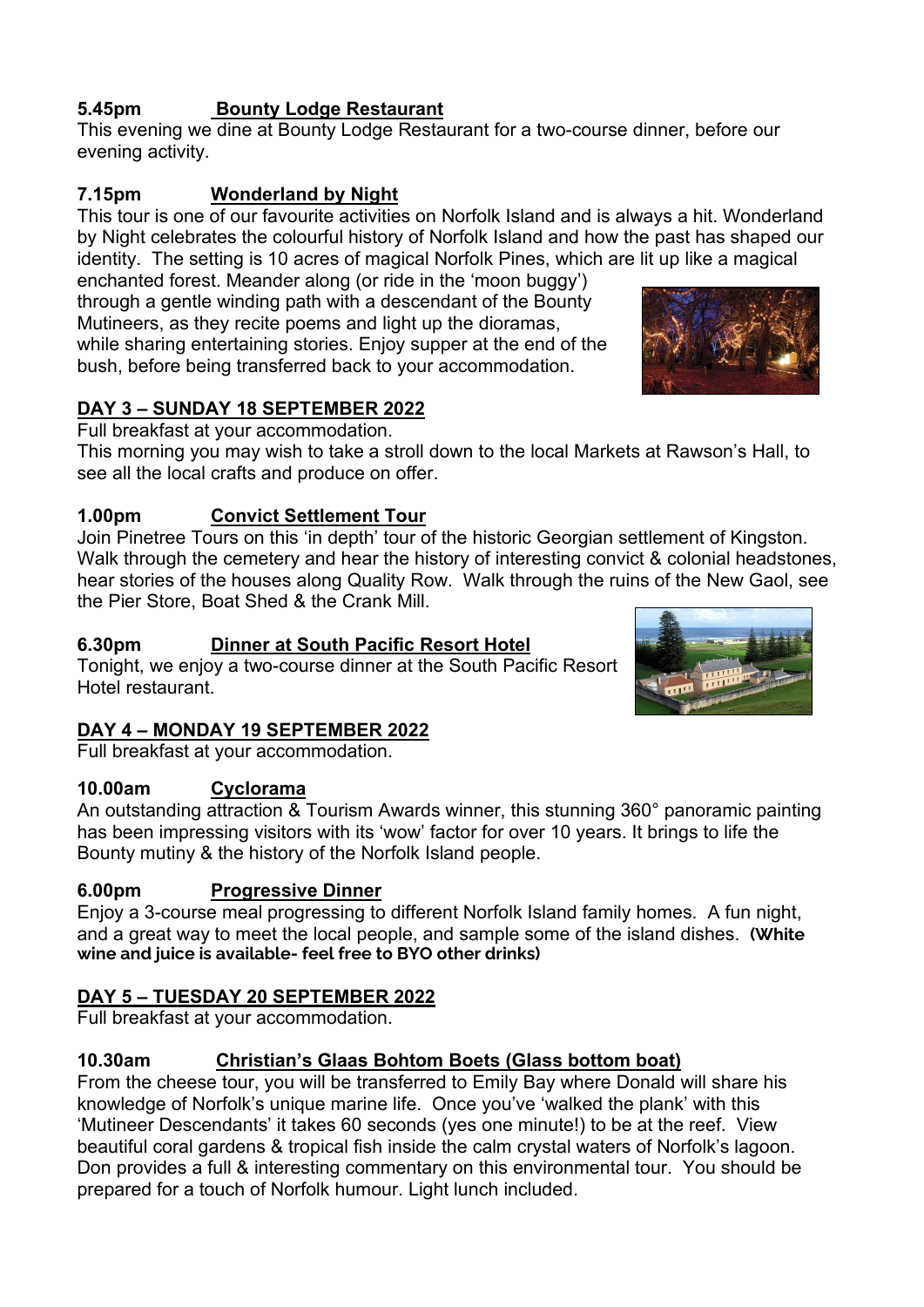### **1.00pm Over the Cattlestops**

To get a real insight into the lifestyle on Norfolk Island, you need to meet our people and see our industries in action. On this day tour, we visit a few of the locally owned businesses that make up our industries. Norfolk Island has many small businesses making different local products that we are-able to see - and maybe have a taste of! We will also enjoy morning tea at a beautiful scenic location.

#### **Free afternoon**

#### **5.45pm Two Dinner at Paradise Hotel & Resort**

## **DAY 6 – WEDNESDAY 21 SEPTEMBER 2022**

#### **7.00am Breakfast Bush Walk**

This tour caters for everyone and gives you the opportunity to enjoy a walk in the great outdoors, with a delicious breakfast waiting at the end! Take your choice of a stroll through Palm Glen Reserve or for the more energetic, a leisurely 3.5 km walk through scenic Mt. Bates (the highest point on the island! to Captain Cook Monument. It stands at the spot where Captain James Cook and his officers landed in 1774 - and has spectacular views of the coastline. At the end of the walks, we all meet up on the clifftop for a delicious breakfast barbecue. (These walks are not recommended for anyone with medical conditions) This tour is also flexible - if you would prefer to sleep in and skip the bush walk, but would like to have breakfast on the clifftop, you can join the walkers at Captain Cook Monument and share in the festivities.

#### **1.00pm Norfolk Indulgence Tour**

We start the Indulgence Tour on the south-eastern side of Norfolk Island, at Ball Bay - just another stunning bay with magnificent ocean views! Here you will learn all about how we get fuel ashore, as this is where our supply is unloaded. We then move on to Steeles Point, to enjoy the sheltered valleys behind the coastal cliffs. You may even spot a White Fairy Tern nesting in the forest! From here, we head to the Captain Cook Monument, a scenic lookout where you will stand at the spot on the northern coast where Captain James Cook and his officers landed in 1774. It has some of the best sea views on the Island, with offshore rock formations like Bird Rock and Elephant Rock. We will finish the day the way all fantastic days should end - with wine, cheese & crackers on Mount Pitt. The Lookout gives a 360° view of the whole island, so it will be a picnic to remember

#### **6.00pm Hilli's Restaurant Dinner**

Tonight, enjoy a 2 course meal at the very popular and favourite to many locals, Hili's Restaurant.

#### **DAY 7 – THURSDAY 22 SEPTEMBER 2022**

Full breakfast at your accommodation.

#### **9.30am Tour of Colleen McCullough's home**

Colleen McCullough, world renowned author of 24 books called Norfolk Island home for almost 36 years. Sadly, Colleen passed away in 2015 after a long battle with illness. Her beloved property "Out Yenna" is now open for a tour exclusively to Baunti Escapes. You are escorted through her magnificent home and are able to view Ric and Colleen's priceless collection of artefacts gathered on their travels all over the world. You will see where her books were researched, and Norfolk Island pies made from local eggs and fruit in season. This a glimpse into the life of a modern-day literary icon. If you have read her amazing books, you will love the experience of sharing the world of Colleen McCullough, author of "Tim", "The Thornbirds" and "Morgan's Run".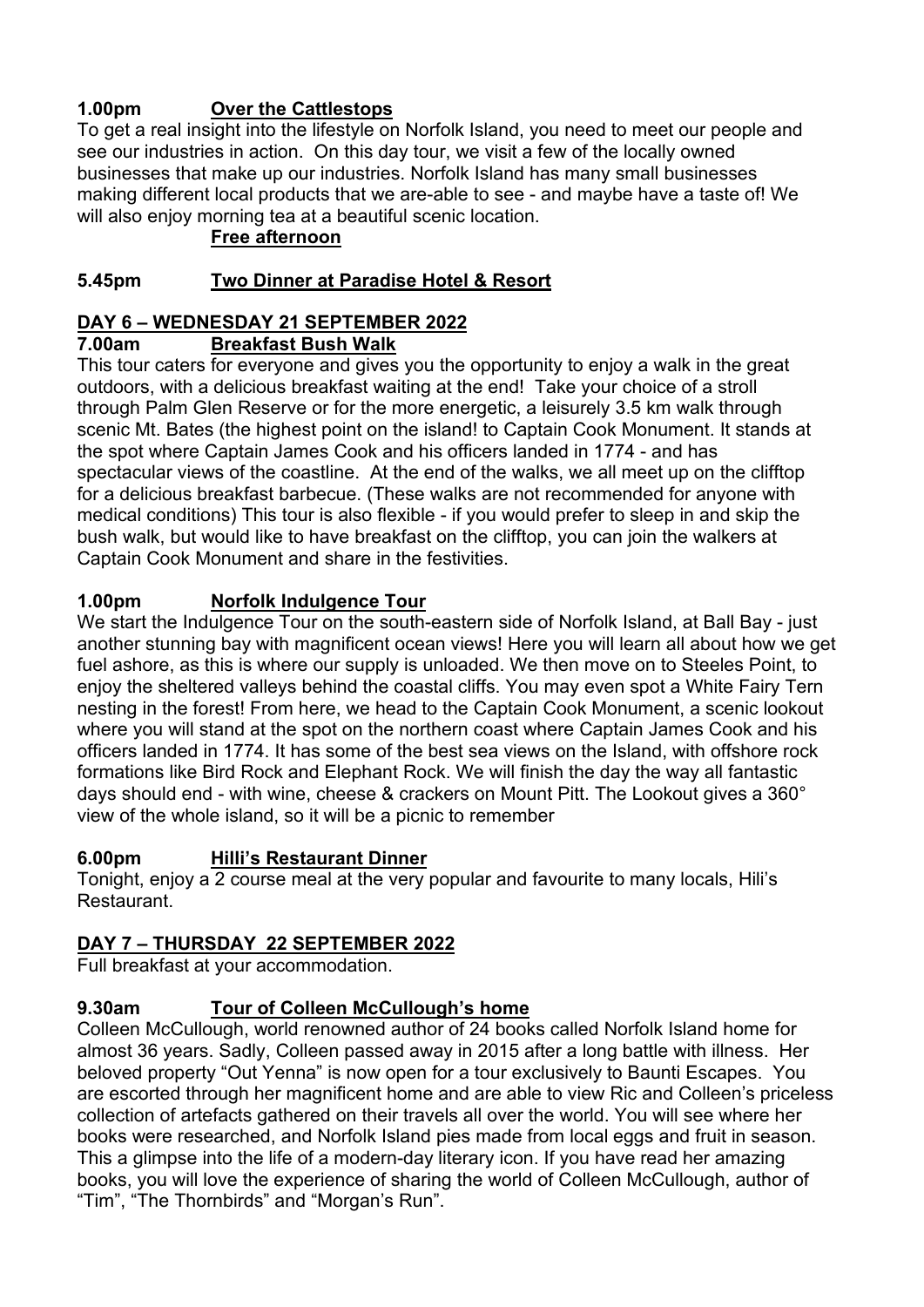#### **4.45pm Island Fish Fry**

The Norfolk Island Fish Fry is by far the most popular event for any visitor. Ask anyone what you need to tick off when you come to Norfolk Island - they'll say the Island Fish Fry. This fantastic event has been operating for over 40 years. Imagine - a feast of local dishes, salads and homemade bread, alongside mouth-watering fried fish that has been caught that very day. Your feast overlooks breathtaking coastal scenery as the sun sets - with live music in the background. The dishes include pilhi (savoury banana Slice,) a special sweet potato mash with local herbs, coconut bread and delicious coconut pie and cream for dessert. Your evening is completed by local entertainment from the *Baunti Byuutis* dancing group, on our exclusive Western Side property '*Orn Daa Cliff'.* 

#### . **7.15pm Sound & Light Show**

Nightfall at Kingston brings a different mood to the convict settlement. The stillness and the stars are just as they were before mankind arrived in 1788. However, with the dramatic use of real-life sound together with theatrical lighting and costumed actors, the stillness is broken as Pinetree Tours takes you through the horrifying decades of Norfolk Island's convict era.

#### **DAY 8 – FRIDAY 23 SEPTEMBER 2022**

Full breakfast at your accommodation. This morning we bid farewell to our new friends at Castaway. We are transferred at approx.



12.15pm to the Norfolk Island Airport (Time TBA) for our return flight to Sydney, departing Norfolk Island on QF180 at 3.10pm (1510) arriving to Sydney at 5.00pm (1700). You may wish to purchase some lunch before departing the Airport or at the Airport. You will receive a light meal refreshment on the aircraft. On arrival to Sydney, you collect your luggage and clear customs and meet our coach for a transfer back to the initial pick-up point. Bid farewell to all your friends, after a wonderful holiday to beautiful Norfolk Island. (Flight times may be subject to change). Itinerary may be subject to change if beyond our control or that of the suppliers. Travel insurance is highly recommended.

Included in the itinerary is dinner each night on Norfolk Island, along with full breakfast each morning on Norfolk Island, including a cliff top breakfast. Lunches are at your own expense, except for the day the group does Glass Bottom Boat.

You must have a valid Australian Passport or Driver's Licence for travel to Norfolk Island. Should you be travelling on a Driver's Licence you are not permitted to do any Duty-Free Shopping at the airport, you must have a valid Australian Passport to do this. You must check the airline ticket (Christian & Surname only) match your Passport or Driver's Licence. Please note you are now covered my Medicare on Norfolk Island, and Travel Insurance is highly recommended, please do not travel uninsured